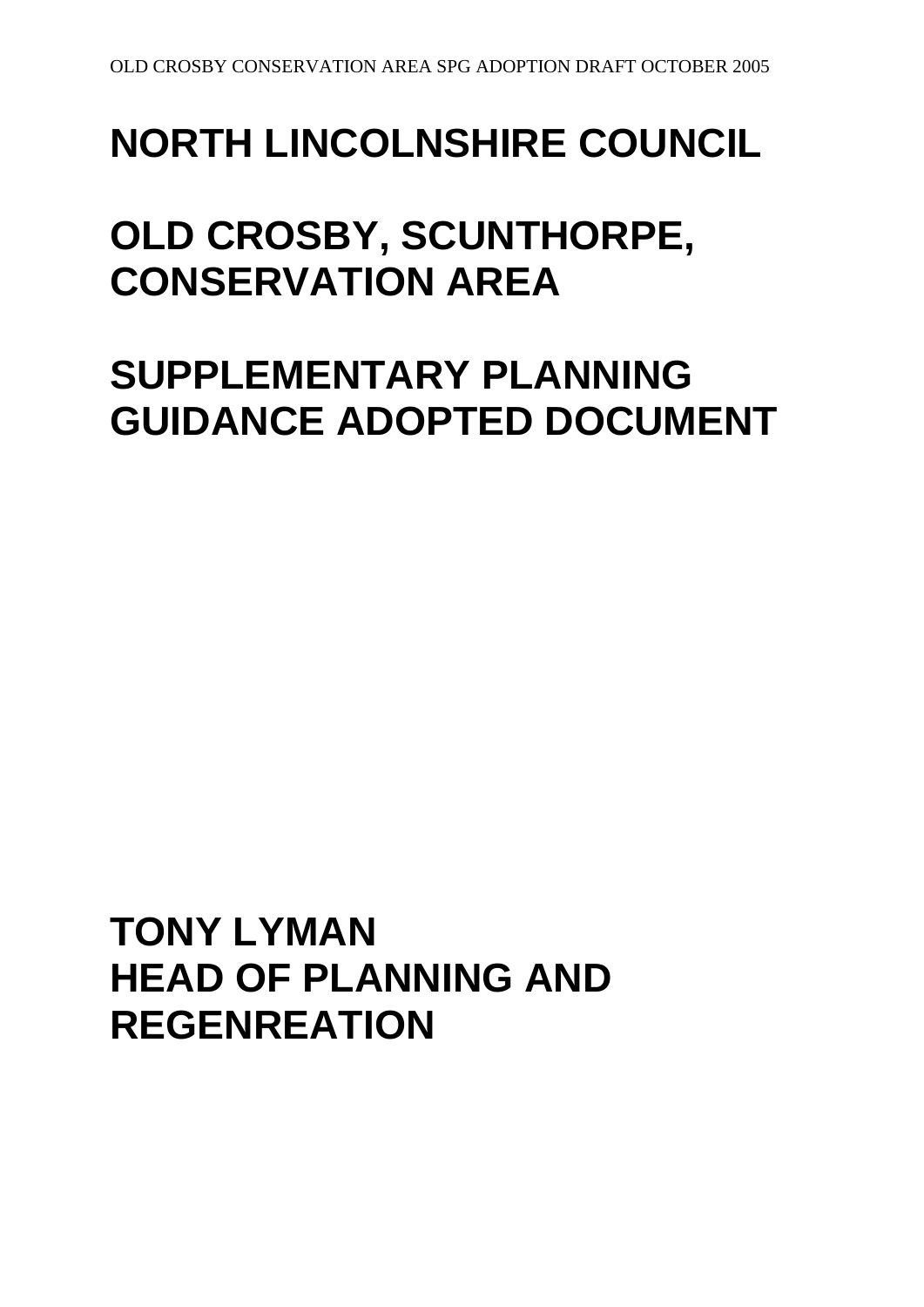## **Contents**

## **Section 1: Background Information**

- 1 Introduction
- 1.2 North Lincolnshire Local Plan
- 1.3 The North Lincolnshire Development Framework
- 1.4 The development of Old Crosby
- 1.5 The character of the Old Crosby Conservation Area

#### **Section 2: Policies**

- 2.1 General information
- 2.2 Listed buildings
- 2.3 Buildings of Townscape Merit and demolition in Conservation Areas
- 2.4 Other buildings Neutral buildings and negative buildings in their present form.
- 2.5 New development
- Design
- Materials
- 2.6 Alterations to windows and doors
- 2.7 Trees
- 2.8 How residents can help
- 2.9 Useful names and addresses
- 2.10 Bibliography

#### **Maps**

Map showing Conservation Area Boundary; Listed Buildings; Buildings of Townscape Merit and other features of the conservation area.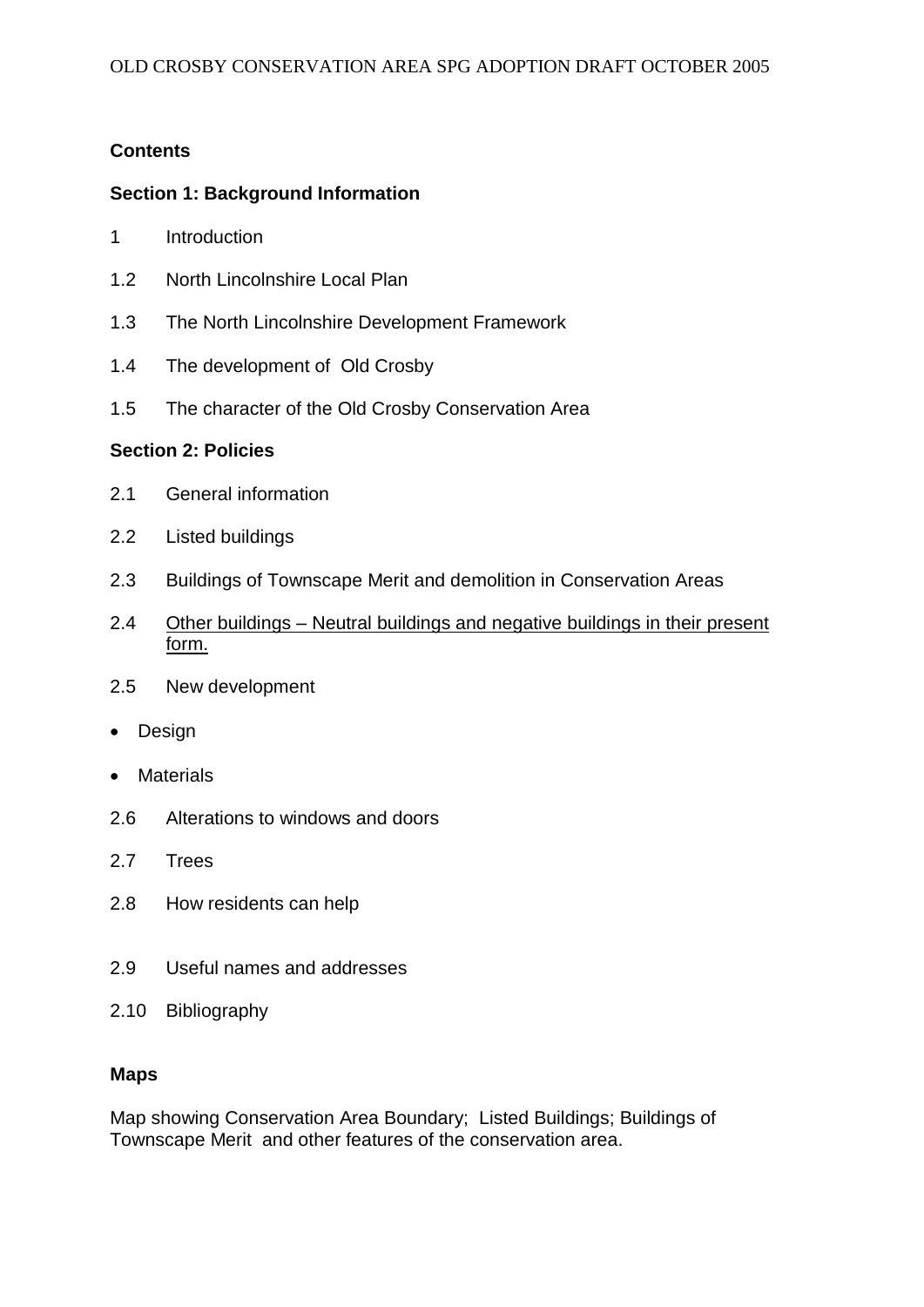## **SECTION 1 BACKGROUND INFORMATION**

#### **1.1 Introduction**

Old Crosby is one of the five agricultural villages, which as a result of the success of the iron and steel industry in the  $19<sup>th</sup>$  century became amalgamated to form the town which is now called Scunthorpe. The conservation area covers the area between Frodingham Road and Normanby Road, occupied historically by the village of Crosby. The road layout, and nine of the late  $18<sup>th</sup>$  and early  $19<sup>th</sup>$  century cottages and two small stone sheds of the old village, form the centrepiece of the conservation area. The rest of the village was redeveloped as part of the housing expansion of Scunthorpe at the end of the 19<sup>th</sup> century and into the  $20<sup>th</sup>$  century. This more recent development has resulted in the inclusion of late Victorian semi-detached houses, Edwardian terraced houses, a public house of 1912, some late  $20<sup>th</sup>$  century houses, and a modern Sikh temple as part of the Old Crosby Conservation Area.

The Old Crosby Conservation Area was designated by the former Scunthorpe Borough Council on 14th January 1976. A conservation area is *an area of special architectural or historic interest the character or appearance of which it is desirable to preserve or enhance.* This is set out in the Planning (Listed Building and Conservation Areas) Act 1990, which also requires local authorities to publish proposals for the preservation and enhancement of their conservation areas, and to ensure that all development within such areas is assessed very carefully.

A conservation area is *an area of special architectural or historic interest the character or appearance of which it is desirable to preserve or enhance.* This is set out in the Planning (Listed Buildings and Conservation Areas) Act 1990, which requires local authorities to publish proposals for the preservation and enhancement of conservation areas and to assess all development proposals within such areas very carefully.

This document builds upon an appraisal of the character of the conservation area, which is published as a sister document, by providing detailed guidance on the management of the area. Both documents have been the subject of a consultation with local residents and other interested parties and have been amended as a result. North Lincolnshire Council has adopted both as Supplementary Planning Guidance to be used to inform and guide its decision making when determining planning and listed building consent applications within, and on the boundaries of, the conservation area.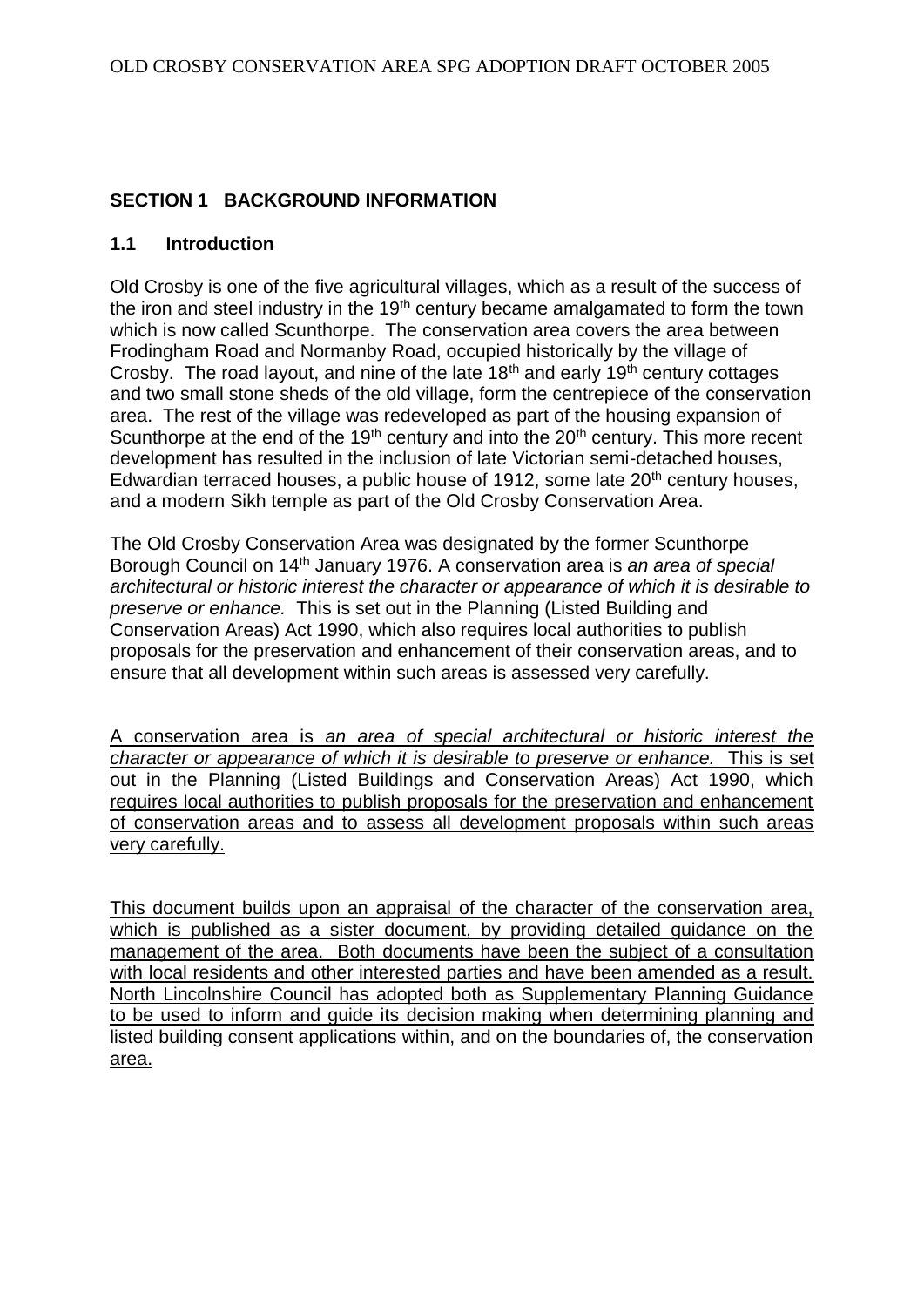## **1.2 North Lincolnshire Local Plan**

The North Lincolnshire Local Plan was adopted in May 2003 and should be consulted in conjunction with this document. Within the Plan are detailed policies, which seek (amongst others) the protection of listed buildings and the preservation and enhancement of conservation areas.

*Briefly, the following policies are relevant:*

Policy HE1 Conservation Areas.

This policy states that the Council will continue to protect areas of special quality and character by designating new conservation areas, and by reviewing existing conservation areas.

Policy HE2 Development in Conservation Areas.

This policy states that all new development within a conservation area, or which might affect the setting of it, should preserve or enhance the character and appearance of the area and its setting. Detailed guidance is also included on how this should be achieved.

Policy HE3 Demolition in Conservation Areas.

This policy provides the criteria by which applications for demolition will be considered.

Policy HE5 Development affecting Listed Buildings.

This policy describes how the Council will seek to secure the preservation, restoration and continued use of listed buildings.

Policy HE6 Demolition of Listed Buildings

This policy outlines how applications for the demolition of listed buildings will be assessed.

Policy LC11 Areas of Amenity Importance

This policy describes how the Council will seek to protect Areas of Amenity Importance.

Archaeology.

Further policies consider archaeology and include the requirements for archaeological evaluations for certain sites and buildings. These policies are consistent with central government advice in PPG16, which stresses the importance of understanding and recording sites and buildings prior to development.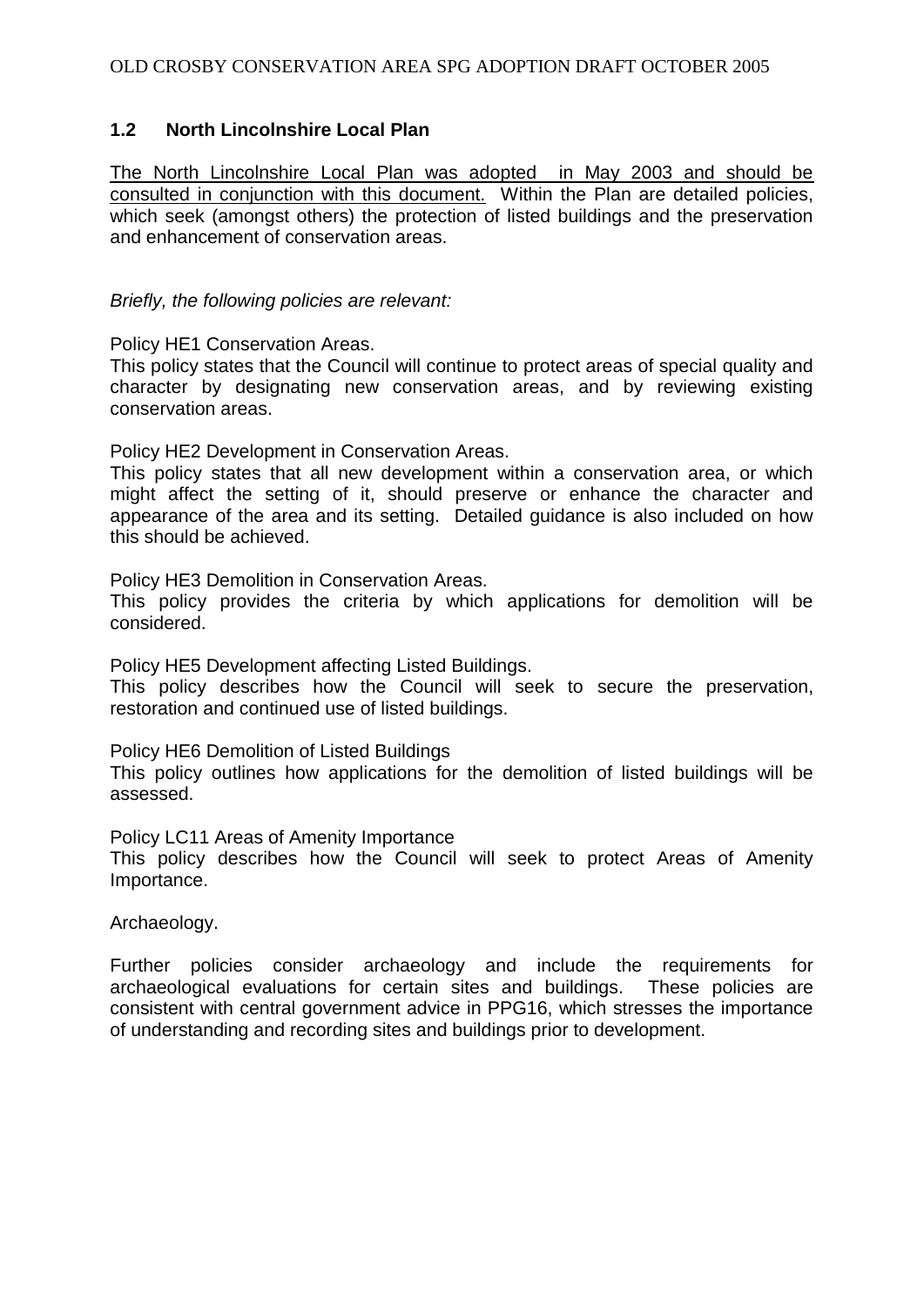## **1.3 North Lincolnshire Development Framework.**

The Council is progressing with a new development framework that will replace the Local Plan in due course. Conservation area SPG will be retained as part of the framework.

## **1.5 The development of Old Crosby**

The name Crosby has Old Scandinavian origins*,* meaning "the village with a cross" and "*Cropesbi"* is mentioned in the Domesday Book of 1086*.* The early history of Crosby is sketchy, with little surviving documentary or physical evidence. None of the existing buildings pre-date the late 18<sup>th</sup> century.

Until the mid 19<sup>th</sup> century the area now occupied by the town of Scunthorpe was a largely rural landscape sub-divided into small fields. There were five small agricultural villages: Crosby, Frodingham, Brumby, Scunthorpe and the larger Ashby, mainly owned by a few wealthy estates. The Sheffield family of Normanby owned most of Crosby, the Winns of Nostell Priory in Yorkshire most of Scunthorpe, and land and property in the remaining villages were split up between the two.

The fields around Crosby were not enclosed until 1812, possibly because the poor agricultural land was not greatly sought after. A map of 1890 shows Crosby as an isolated linear settlement composed of small cottages along a single road. The courtyard plan of the buildings at the east and west ends suggests that they were farmyards.

Despite the re-discovery of ironstone in the mid  $19<sup>th</sup>$  century, and the subsequent establishment of the iron and steel industry at nearby Frodingham, Crosby remained relatively untouched by change until 1912, when new housing was provided for workers at the nearby Lysaght's Normanby steelworks. The physical connection to Scunthorpe was sealed by the official amalgamation of the five villages into one urban district in 1919. Despite this, Crosby remained an identifiable area within the suburban development until the last century when new buildings, and alterations to the existing properties, resulted in a gradual loss of individual character.

## **1.6 The character of the Conservation Area**

Despite the amalgamation of Old Crosby with the five other villages to create the town of Scunthorpe, the survival of some late 18<sup>th</sup> and 19<sup>th</sup> century cottages in Old Crosby indicates its original village form. These brick buildings are two storeys high, with clay pantile roofs and timber double hung sash windows, and are set back from the street with small front gardens. Old Crosby road follows the line of the original village street and is the backbone of the conservation area.

The conservation area also includes a number of Edwardian terraced houses on the south side of Old Crosby road. When originally constructed these terraces had timber bay windows and panelled front doors set in porches decorated with tilework. Unfortunately much of this original detail has been lost and modern replacement windows and doors have been inserted. However, these could be reinstated and the uniformity of the group restored.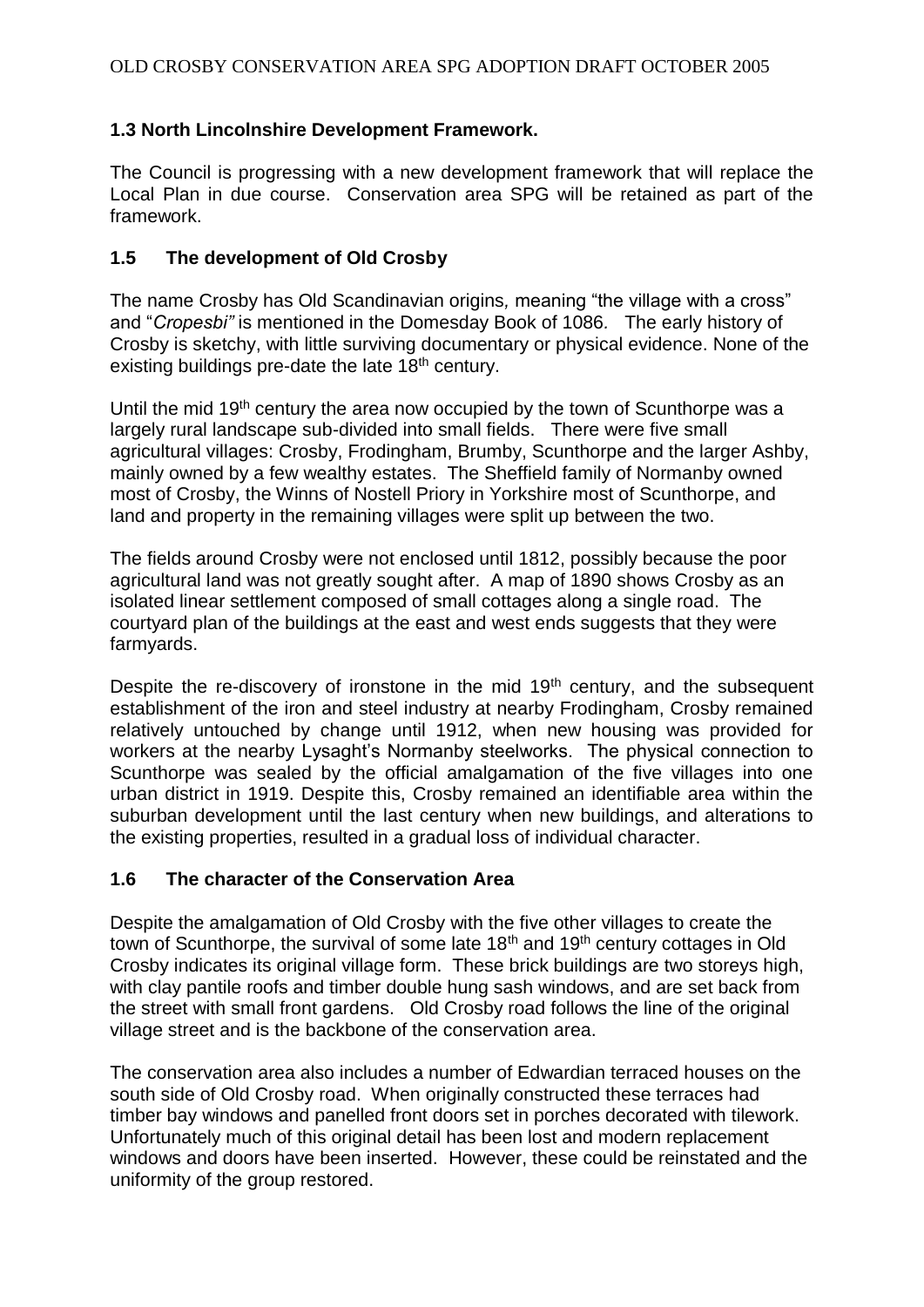## **SECTION 2 POLICIES**

#### **2.1 General information**

The following sections contain a number of policies and guidance for preserving or enhancing the Conservation Area. Included is information about controls on listed building and about improving buildings that contribute positively to the character of the conservation area. Further sections deal with the design of new development, and the protection of important views and focal points. Included at the end of this section is a list of various organisations which publish additional guidance, including details of where to obtain Central Government policies and guidance on listed buildings and conservation areas. Further guidance on planning in conservation areas can be obtained from the Council's Planning and Regeneration Service.

## **2.2 Listed Buildings**

Nos. 47 and 49 Old Crosby are included in the Department of Culture, Media and Sport's *List of Buildings of Special Architectural Interest*.

"Listing" covers both the interior and exterior of a listed building, and all structures within the curtilage which form part of the land and have done so since before 1 July 1948.

 *Listed Building Consent is needed for all alterations and extensions which affect the architectural or historic interest of a listed building*

Alterations to listed buildings which may need consent include relatively minor changes like inserting a new window; removing an internal wall, door or fireplace; adding a chimney or flue; removing panelling or fitted cupboards; and inserting a new bathroom where new drainage is required.

Like-for-like repairs usually do not require Listed Building Consent. Owners of such buildings should be encouraged to use traditional materials for roof repairs including lead for flashings and pantiles, clay tiles (or occasionally slate) for roofing repairs. Brick and stonework should be carefully repointed using traditional lime mortars with a brushed flush joint (not weatherstruck or ribbon joints) and cleaning should only be undertaken where its is structurally necessary (such as where build up of dirt or lichen is causing the bricks or stone to break down). Windows should be always repaired *in situ* rather than replaced wholesale. A good joiner can repair rotting timber windows by piecing in new sections and there are many companies who can upgrade timber windows to provide much improved sound and heat insulation. Doors should also be repaired whenever possible but where replacement is needed, the new door must match the original exactly.

 *Like-for-like repairs usually do not require Listed Building Consent although they must be carried out using traditional materials and detailing.*

The importance of the interior as well as the external appearance must be recognised when dealing with listed buildings. It is important that the original plan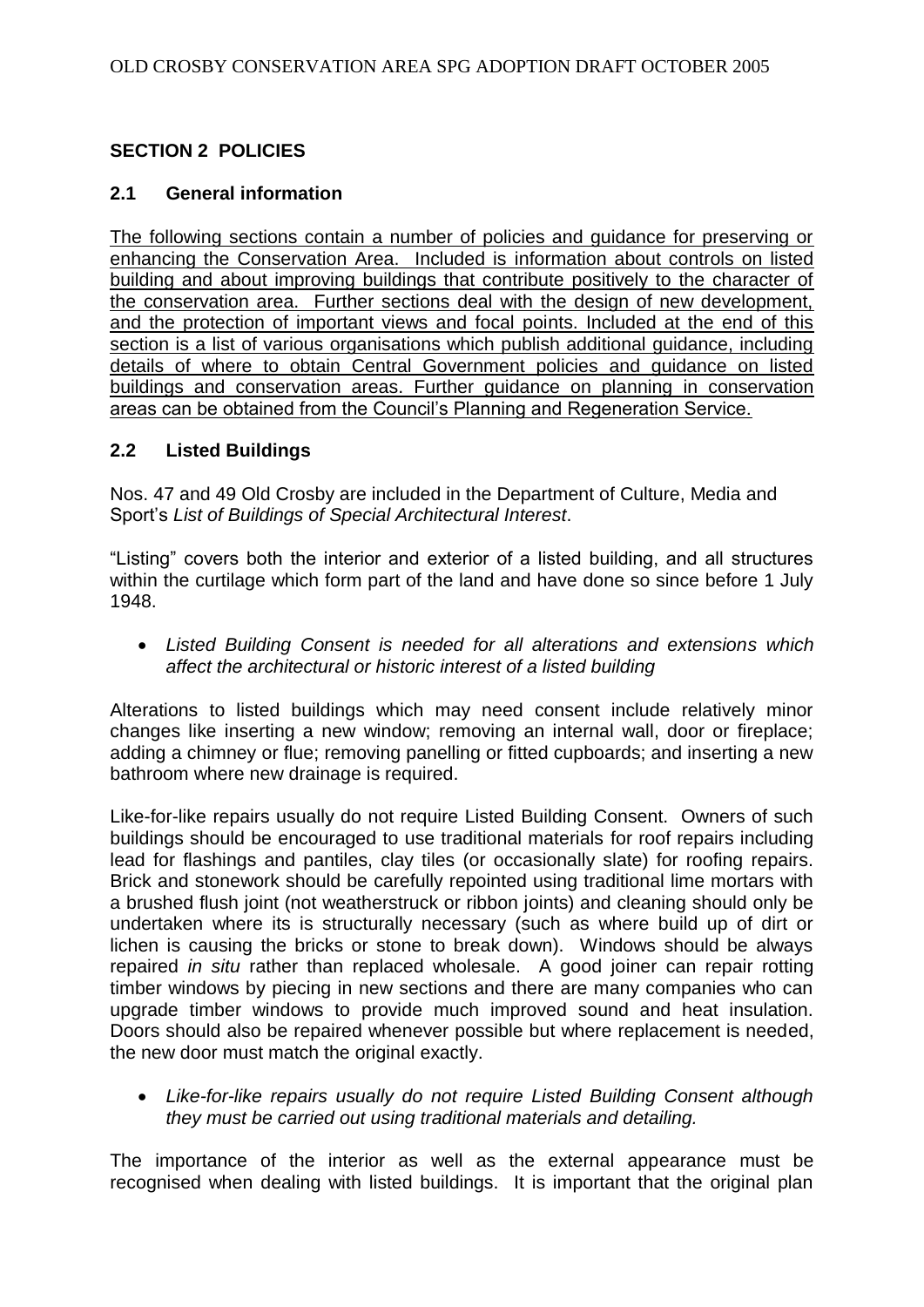form and features are protected. Opening up previously separated rooms or moving staircases, removing chimneybreasts, fireplaces, original doors and decorative plasterwork are all changes that are unlikely to receive listed building consent.

 *The original plan form and historic interior features of listed buildings should be preserved.*

Similarly, extensions to listed buildings should be carefully designed to reflect the scale and detailing of the original building. Extensions should be to the side or rear (depending on the layout of the building) and should be lower than the original building and secondary in scale. Materials and details should match the original examples within the listed building, including windows and eaves and roof details. Applications for such changes should be accompanied by enough detailed information for the Council to assess the impact of the scheme on the character of the existing building and the conservation area. The Council will require existing and proposed plans, sections and elevations at 1:50 scale with larger scale drawings illustrating details such as new windows and doors. Additional information may be requested as required.

The English Historic Towns Forum is producing an informative guide on the making of better planning applications for proposals affecting conservation areas and listed buildings which is copyright to that body until October 2003. Applicants will find this of assistance in making applications (The English Historic Towns Forum – ISBN 1 898261 51 2 – Tele 0117 9750459 – e-mail: ehtf@uwe.ac.uk).

 *Extensions to listed buildings should be secondary in scale to the original building and be carefully detailed. Applications for alterations and additions will need to be drawn-up to a 1:50 scale.*

Alterations which require Listed Building Consent are currently nil rated for VAT but repairs to listed buildings are assessed at the usual VAT rate of 17.5% and all but 5% of the VAT levied in repairs on listed places of worship can be reclaimed. Owners should contact the Customs and Excise Office (Tel: 0845 0109000 ) for further details and a leaflet.

## **2.3 Buildings of Townscape Merit and demolition in Conservation Areas**

Conservation Area Consent is required for the full or substantial demolition of buildings within the conservation area. In accordance with the Government Guidance in PPG15 there will be a presumption in favour of retaining buildings, which make a positive contribution to the character or appearance of the conservation area.

As part of this study, buildings which make such a contribution but have not been included in the national statutory list of building of architectural or historic interest have been identified and are shown on the map as Buildings of Townscape Merit.

These buildings are considered to be of local importance and contribute positively to the character of the conservation. The demolition of such buildings will erode and dilute the existing character of the Conservation Area and adversely affect its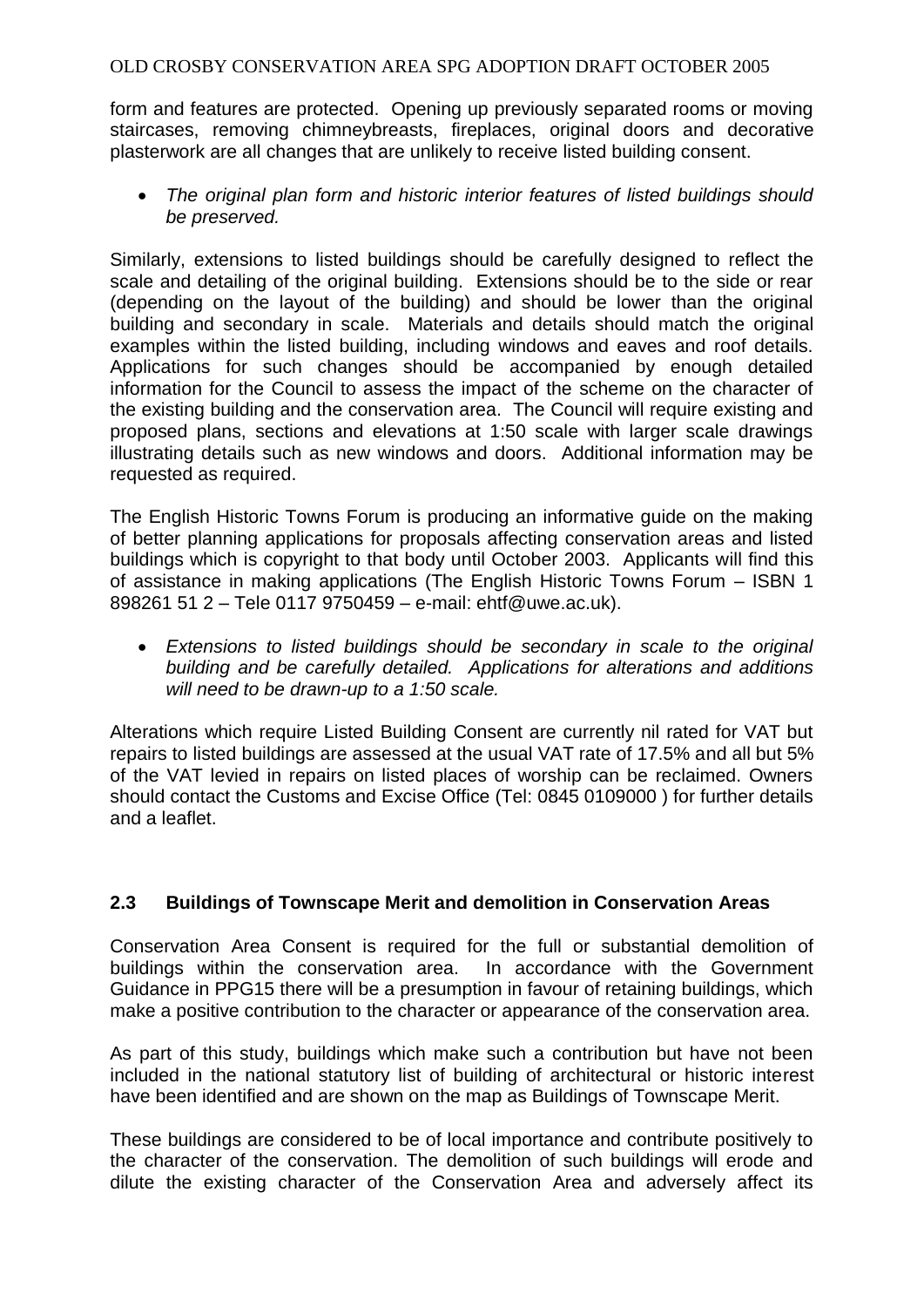appearance. Additionally, because these buildings are an important part of the character of the conservation area, special attention needs to be paid to applications to alter and extend these properties.

- *North Lincolnshire Council will resist applications to demolish all or a substantial part of any building identified as a "Building of Townscape Merit". Additionally, alterations and extensions to these buildings will have to be particularly sensitively designed and take into account their historic and architectural interest.*
- *Every effort should be made to retain all existing traditional architectural features of these buildings the removal or loss of which will need to be fully justified within the context of any adverse impacts which this loss will have on the character and appearance of the Conservation Area. Alterations will need to incorporate matching designs and materials appropriate to the age and character of the building.*

## **2.4 Other buildings – Neutral buildings and negative buildings in their present form.**

Neutral buildings are older buildings, which have been altered or modern buildings the design of which is considered to be reasonably in keeping with the surrounding area.

Negative buildings are buildings, which, *in their present form*, conflict with the traditional character of the Conservation Area as identified in the character appraisal document for it. Whilst these buildings do not contribute as much to the area character as buildings of townscape merit they can be renovated sympathetically incorporating traditional designs and materials appropriate to the conservation area.

- *Alterations to neutral buildings and negative buildings shall incorporate traditional materials and designs that are associated with the key buildings in the conservation area (listed buildings and buildings of townscape merit.)*
- *Demolition of these buildings would only be considered replaced with a quality building that has been specifically designed to preserve and enhance the character of the conservation area.*

#### **2.5 New Development in the Conservation Area.**

Policies for new development in conservation areas in the whole of North Lincolnshire are included in the Local Plan in the chapter on the Historic Environment (policies HE2, HE3 and HE4) Additionally, the same Plan includes Supplementary Planning Guidance which provides detailed advice on house extensions which are of use in relation to Old Crosby.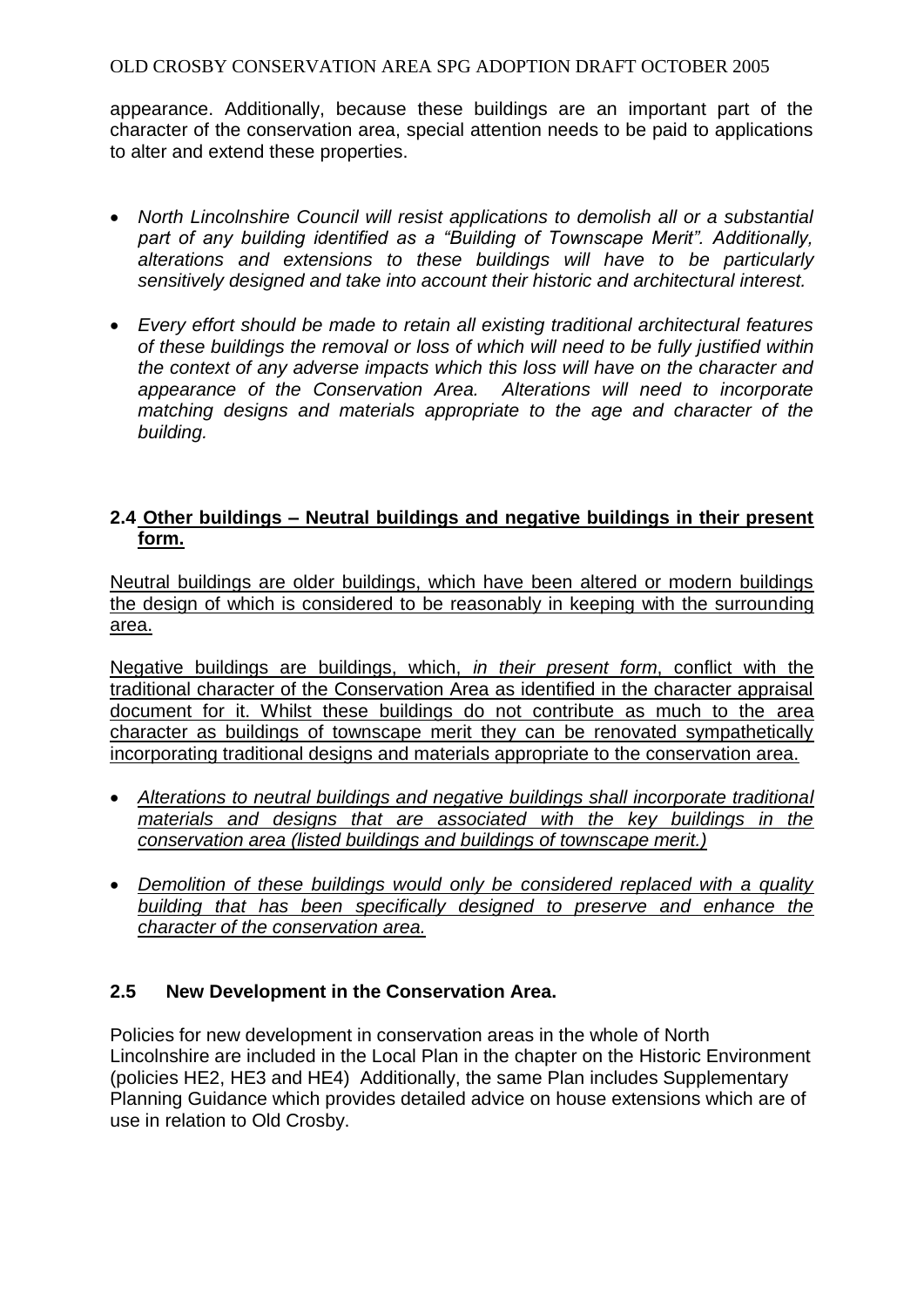The Old Crosby Conservation Area is located within the Scunthorpe and Bottesford Urban Area which is the primary focus for new housing development. It contains half of the total population and 60% of all jobs within North Lincolnshire.

## **Design**

Old Crosby is a densely built-up urban area with no vacant development sites, although there may be some sites which come up for redevelopment in the future. The late 18<sup>th</sup> and early 19<sup>th</sup> century cottages which were part of historic Crosby should act as the cue for any new development. These are modest, two storey brick buildings with clay pantiled roofs, timber sash windows, occupying a small footprint but including substantial private garden space to the rear.

 *New development should be of the highest architectural quality and its form including its height, bulk, scale, materials, and building line should match or reflect adjoining properties. This does not mean slavish imitation of the existing historic buildings, but good quality design that preserves or enhances the character and appearance of Old Crosby.*

#### **Materials**

Materials for new development in Old Crosby will usually be chosen to match existing buildings in the area, so walls should be red or brown brick . Roofs should be covered in Lincolnshire clay pantiles, and windows should be made from timber and be traditionally detailed. Top hung false sashes or plastic windows or not suitable. All timber should be painted not stained.

 *Traditional materials and details should be specified for new development in Old Crosby.*

## **2.6 Alterations to windows and doors**

The introduction of modern windows and doors replacing original timber versions has had an adverse impact on the appearance of properties in Old Crosby, in particular the Edwardian terraced houses on the south side of the road. Some examples of the original design of windows and doors still exist, and should act as a template for future alterations. The replacement of original painted timber sash windows with uPVC or stained hardwoods should therefore be resisted, and where possible, the original design should be reinstated.

In carrying out changes to houses within the conservation area residents will be encouraged to retain original detailing and materials and, if replacing modern windows or doors, to base the design and materials of the new work on historic precedent. .

Policies for new development in conservation areas in the whole of North Lincolnshire are included in the Local Plan in the chapter on the Historic Environment (policies HE2, HE3 and HE4). Additionally, the same Plan includes Supplementary Planning Guidance which provides detailed advice on house extensions.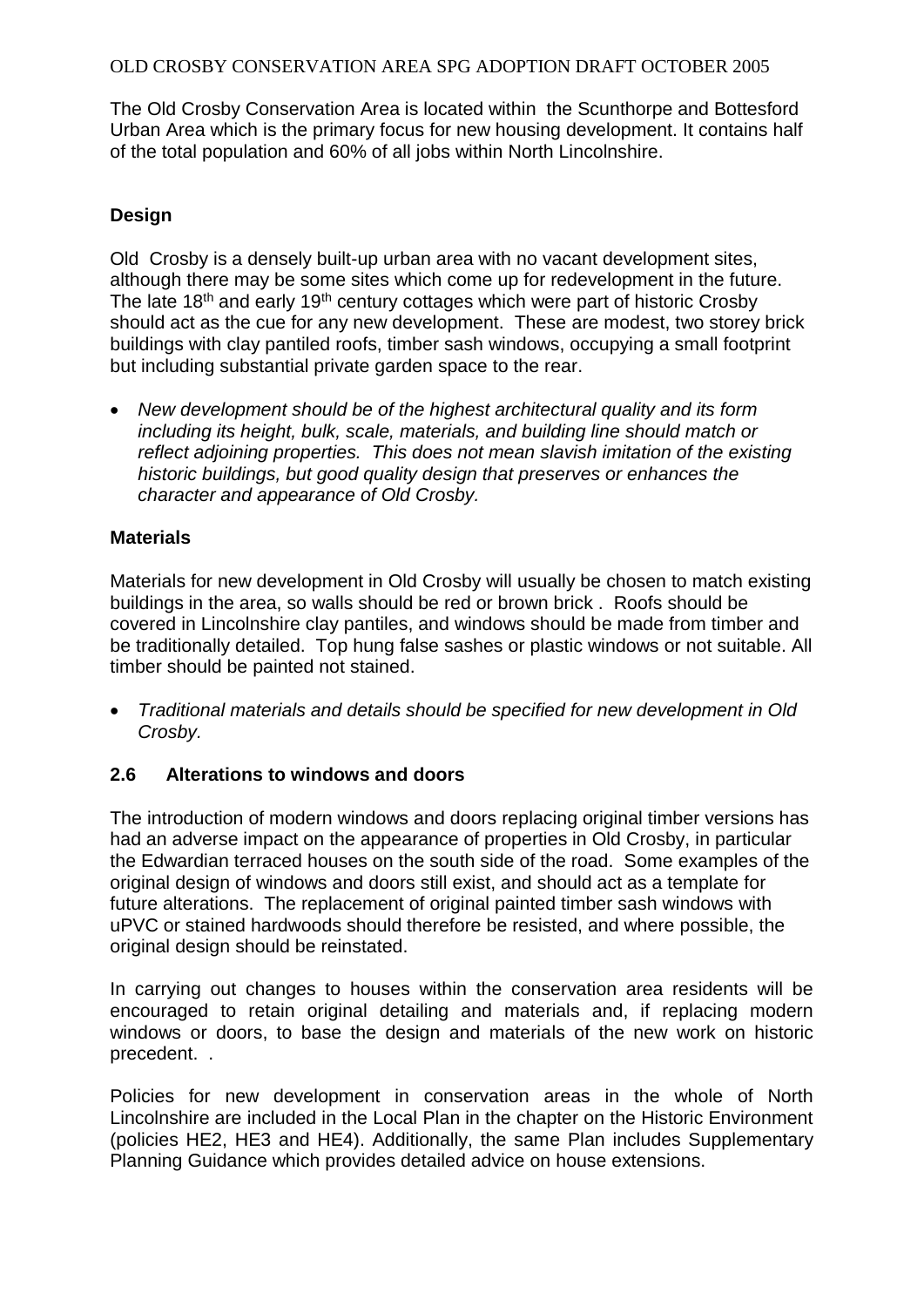#### **2.6 Trees**

Trees play a minor role in the character and appearance of the Old Crosby Conservation Area, but designation does give the Council added powers to control what happens to them.

• If you wish to lop, top, uproot or fell a tree in the conservation area which is not *already covered by a Tree Preservation Order (TPO) you must give the Council 6 weeks written notice before carrying out the work; trees have legal protection equivalent to a TPO for that period, and the Council may make an Order if it is considered appropriate. Proposals to prune a tree should clarify what is envisaged and the extent of the work. The removal of dead wood with secateurs or handshears does not require consent.*

Trees which, whilst remaining healthy, have reached a stage in their development where the crown spread begins to get smaller, are now generally regarded as "veteran''. Such trees may not necessarily be particularly old, but the onset of old age has been brought about by the tree's response to the surrounding environmental conditions (soil, air water and nutrient availability). They may therefore exhibit increasing die-back of branches, bark and trunk and may contain significant amounts of dead wood. Whilst the removal of dead wood will not generally require consent from the Council, the treatment in older trees requires careful consideration, and the Council can provide free advice. The Council is also currently producing Supplementary Planning Guidance on "Trees and development", and is looking to a long term tree strategy which will involve new planting and additional Tree Preservation Orders.

 *The Council will seek to promote the dissemination and use of best practice techniques for the proper management of veteran trees.* 

#### **2. 7 How residents can help.**

The character of the Conservation Area comes not only from the physical appearance of the town but also from the community who live and work in the area. Retaining and enhancing that character can only be achieved through residents, the Council and other service providers working together.

An owner is responsible for the continued maintenance of their property and garden, and regular repair with traditional materials can help to retain the quality of the townscape. Local residents and amenity groups can also help by recording the local history and features of the area, and by passing on information about good local builders and suppliers of traditional materials and skills.

If you live in the Conservation Area and are considering undertaking any repairs or alterations to your property or land, the best approach is always to contact the Council for advice on whether any permissions or consents are required and, if they are, how best to obtain these.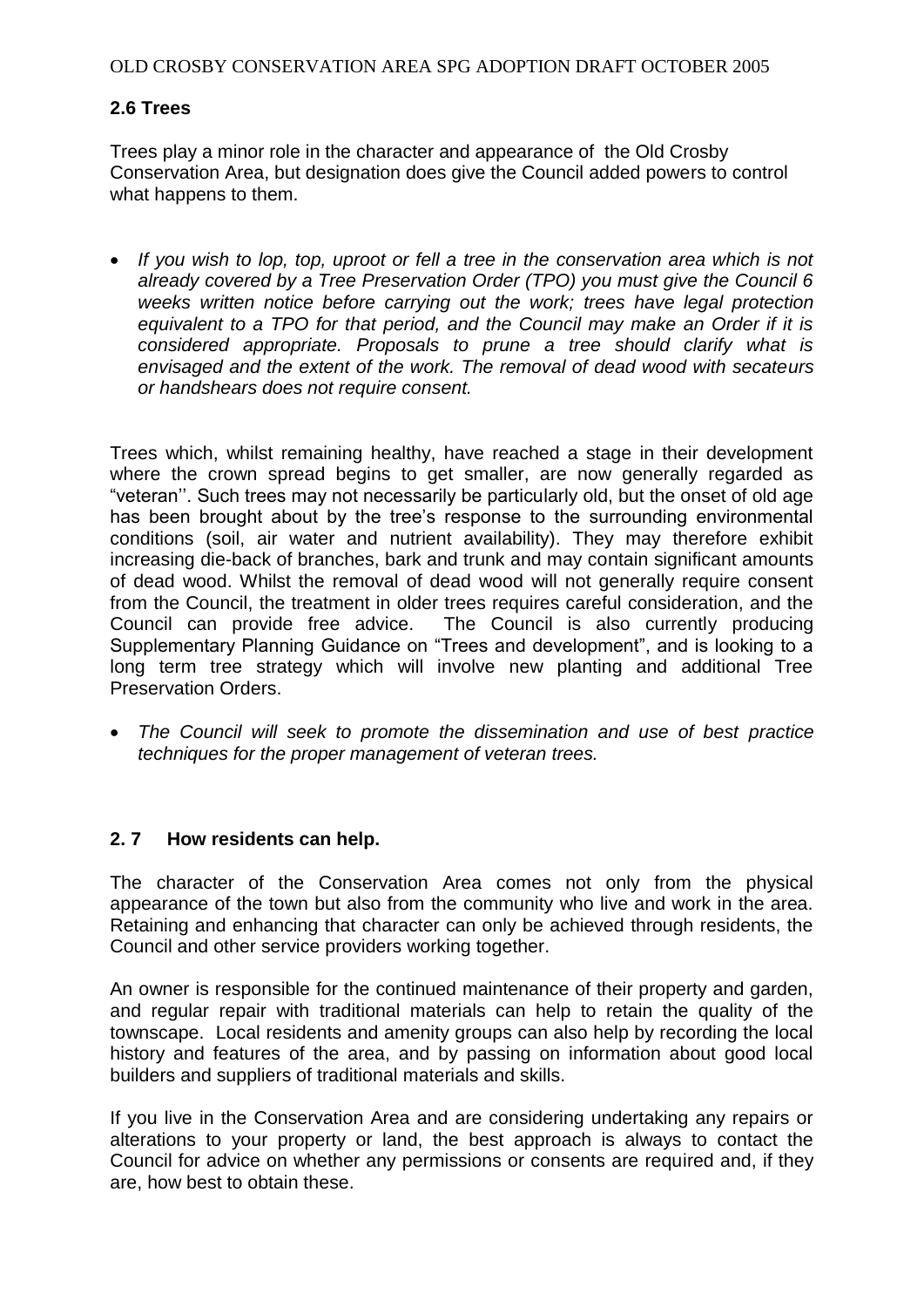Advice on such matters is part of the service paid for by local charge payers and in available by contacting the Council's Planning and Regeneration Service which is based at Church Square House in Scunthorpe. Tele: 01724 297420.

#### **For specific information about the Conservation Area, please contact:**

Edward Rychlak, Planning and Regeneration , North Lincolnshire Council, Church Square House, P O Box 42, Scunthorpe, North Lincolnshire DN15 6XQ (tel: 01726 297396)

#### **For further information relating to listed buildings and conservation areas, contact:**

English Heritage, 23 Savile Row, London W1X 1AB. General telephone inquiries: 020 7973 3000 Customer Services 020 7973 4916.

#### **For detailed advice on repairing and restoring Georgian houses, contact:**

The Georgian Group, 6 Fitzroy Square, London W1P 6DY. Telephone: 020 7377 1644

#### **For "Care for Victorian Houses" leaflet, contact:**

The Victorian Society, 1 Priory Gardens, Bedford Park, London W4 1TT Telephone: 020 8994 1019

#### **For information on contemporary approaches to the management of conservation areas and historic towns in general, contact:**

English Historic Towns Forum P.O. Box 22 Bristol BS16 1RZ Telephone: 0117 975 0459